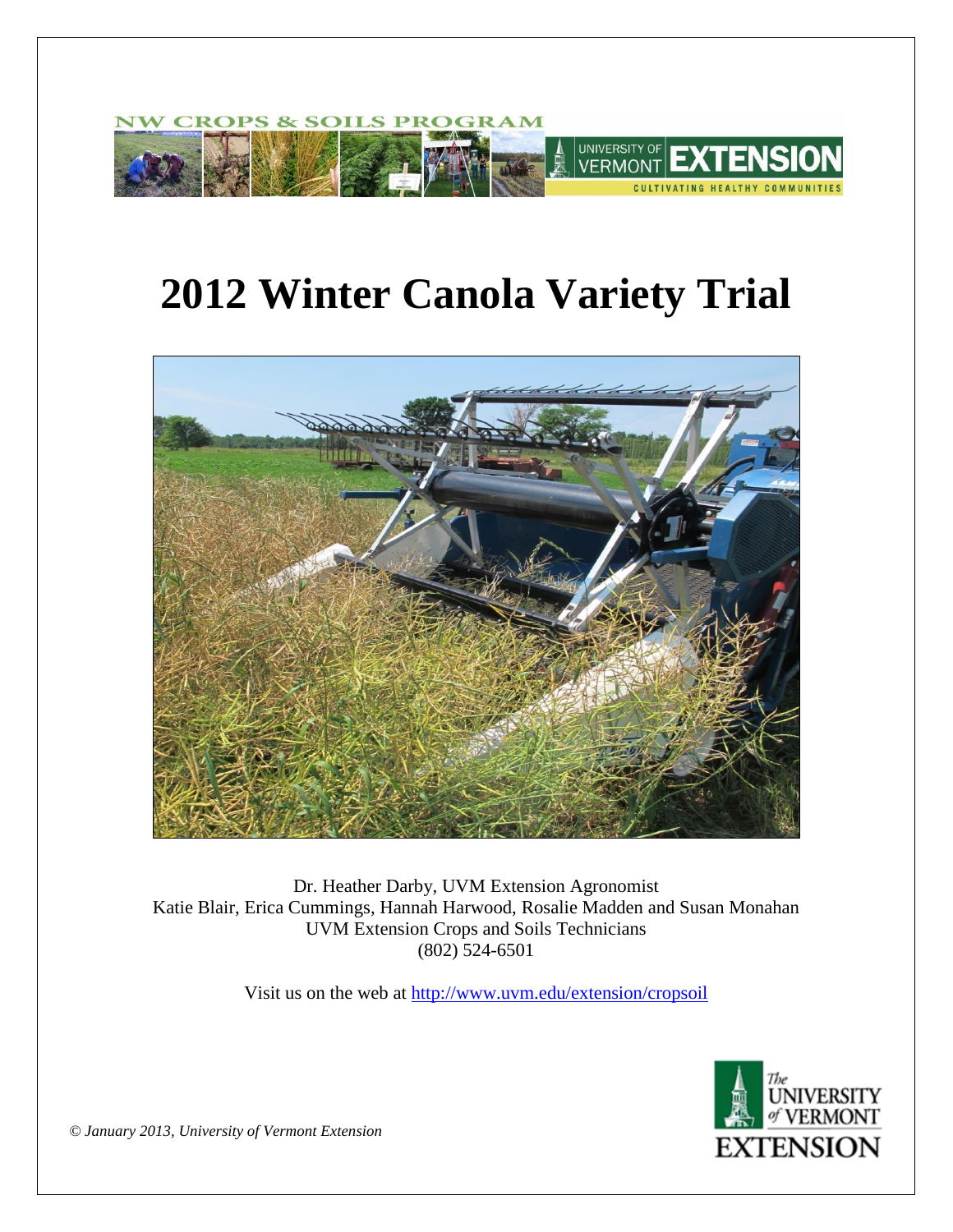## **2012 WINTER CANOLA VARIETY TRIAL** Dr. Heather Darby, University of Vermont Extension [Heather.Darby\[at\]uvm.edu](mailto:Heather.Darby@uvm.edu?subject=2012%20Winter%20Canola%20Variety%20Trial)

In 2012, the University of Vermont Extension Northwest Crops and Soils Program initiated a winter canola variety trial in Alburgh, VT as part of the 2011-2012 National Winter Canola Variety Trial. In the past few years, many farms in the Northeast have been engaged in on-farm fuel production; farmers must be able to reliably produce a high-yielding crop in order for this to be economically feasible. Growing winter canola holds many possible advantages for Vermont farms since it is sown in the early fall, allowing it to easily fit into rotations following short-season grain or corn. Winter canola is a relatively new crop for the Northeast, and varietal selection is one of the most important aspects of production since it significantly influences seed and oil yield potential. The goal of this trial was to evaluate varieties that can survive the harsh winters of our region and ultimately produce high yields.

## **MATERIALS AND METHODS**

The experimental design was a randomized complete block with three replications. Fifteen winter canola varieties were evaluated for fall establishment, winter survival, stand characteristics, seed yield and oil content (Table 1). The winter canola was planted on 2-Sep 2011 at a rate of 5 lbs per acre with a Kincaid cone seeder. The research plots were 6' x 20'. The seeds were treated with Herculex, a systemic insecticidal seed treatment. The previous crop was spring wheat, and the seedbed was prepared with moldboard plow and disk. The soil was a Benson rocky silt loam. Winter survival percentages were measured on 10-Apr 2012, after the danger of further winter loss had passed. Ammonium sulfate (21-0-0) and starter fertilizer (10-20-20) were applied as a topdress to equal 50 lbs N, 50 lbs P, and 40 lbs K per acre on 10-Apr 2012. On 8-Jun 2012, bird netting was secured over the winter canola in order to help prevent significant bird damage. Immediately prior to harvest data, average plant height and number of pods per plant was collected. Plots were harvested on 13-Jul 2012 with an Almaco SP50 plot combine. Seeds were pressed with a Kern Kraft Oil Press KK40, and the amount of oil and meal were measured to determine oil content.

| Location                   | <b>Borderview Research Farm</b>                                        |  |  |  |  |  |
|----------------------------|------------------------------------------------------------------------|--|--|--|--|--|
|                            | Alburgh, VT                                                            |  |  |  |  |  |
| Soil type                  | Benson rocky silt loam                                                 |  |  |  |  |  |
| <b>Previous crop</b>       | Spring wheat                                                           |  |  |  |  |  |
| Plot size (ft.)            | $6 \times 20$                                                          |  |  |  |  |  |
| Seeding rate (lbs $ac-1$ ) | 5                                                                      |  |  |  |  |  |
| <b>Replicates</b>          | 3                                                                      |  |  |  |  |  |
| <b>Planting date</b>       | $2$ -Sep $2011$                                                        |  |  |  |  |  |
| <b>Harvest date</b>        | 13-Jul 2012                                                            |  |  |  |  |  |
| <b>Tillage operations</b>  | Moldboard plow, disk harrow                                            |  |  |  |  |  |
| <b>Topdress fertilizer</b> | 10-Apr 2012; 50 lbs $ac^{-1}N$ , 40 lbs $ac^{-1}P$ , 40 lbs $ac^{-1}K$ |  |  |  |  |  |

**Table 1. Trial information for the winter canola variety trial.**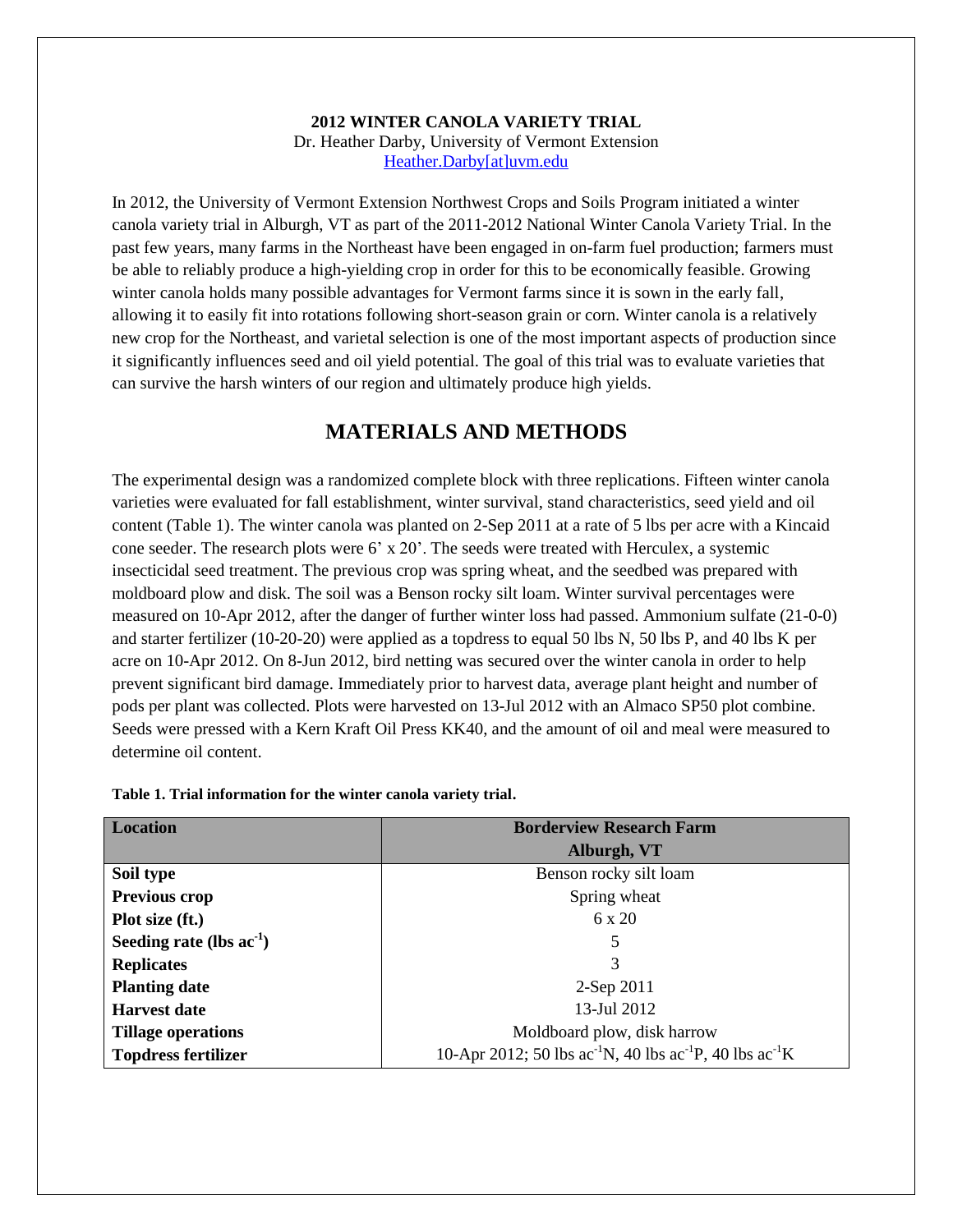Variations in yield and quality can occur because of variations in genetics, soil, weather and other growing conditions. Statistical analysis makes it possible to determine whether a difference among treatments is real or whether it might have occurred due to other variations in the field. All data were analyzed using a mixed model analysis where replicates were

| <b>Variety</b> | Yield   |
|----------------|---------|
| А              | 1600*   |
| B              | $1200*$ |
| C              | 950     |
| LSD(0.10)      | 500     |

considered random effects. At the bottom of each table a LSD value is presented for each variable (e.g. yield). Least Significant Differences (LSDs) at the 10% level (0.10) of probability are shown. Where the difference between two treatments within a column is equal to or greater than the LSD value at the bottom of the column, you can be sure in 9 out of 10 chances that there is a real difference between the two values. Treatments listed in bold had the top performance in a particular column; treatments that did not perform significantly lower than the top-performer in a particular column are indicated with an asterisk. In the example above, treatment A is significantly different from treatment C but not from treatment B. The difference between A and B is equal to 400, which is less than the LSD value of 500. This means that these treatments did not differ significantly in yield. The difference between A and C is equal to 650, which is greater than the LSD value of 500. This means that the yields of these treatments were significantly different from one another.

## **RESULTS**

Temperature and precipitation data for the 2011-2012 winter canola growing season were collected with an on-site Davis Instruments Vantage Pro2 weather station (Table 2). Less than average precipitation throughout the entire trial may have led to poor yields of the canola crop. However, above-average temperatures in the winter of 2011-2012 may have played a role in canola overwintering successfully. Growing Degree Days (GDDs) were calculated with a minimum temperature of 32°F and maximum temperature of 90°F. There was a total of 5956 Growing Degree Days (GDDs) accumulated, 897 more GDD's than the 30-year average.

| Alburgh, VT                                  | Sep  | Oct    | <b>Nov</b> | Dec    | Jan    | Feb    | Mar    | Apr    | May  | Jun    | Jul    |
|----------------------------------------------|------|--------|------------|--------|--------|--------|--------|--------|------|--------|--------|
| Average temperature<br>$(^{\circ}F)$         | 62.8 | 50.1   | 43.4       | 29.5   | 22.2   | 26.0   | 39.7   | 44.9   | 60.5 | 67.0   | 71.4   |
| Departure from normal                        | 2.2  | 1.9    | 5.2        | 3.6    | 3.4    | 4.5    | 8.6    | 0.1    | 4.1  | 1.2    | 0.8    |
|                                              |      |        |            |        |        |        |        |        |      |        |        |
| Precipitation (inches)                       | 5.6  | 3.5    | 1.4        | 2.2    | 1.5    | 0.7    | 1.5    | 2.6    | 3.9  | 3.2    | 3.8    |
| Departure from normal                        | 1.9  | $-0.1$ | $-1.7$     | $-0.1$ | $-0.6$ | $-1.1$ | $-0.8$ | $-0.2$ | 0.5  | $-0.5$ | $-0.4$ |
|                                              |      |        |            |        |        |        |        |        |      |        |        |
| Growing Degree Days<br>(base $32^{\circ}F$ ) | 932  | 578    | 344        | 110    | 55     | 59     | 331    | 396    | 884  | 1046   | 1221   |
| Departure from normal                        | 74   | 76     | 142        | 91     | 55     | 59     | 205    | 12     | 128  | 32     | 23     |

**Table 2. Temperature, precipitation, and GDD data by month for Alburgh, VT.**

Based on weather data from an on-site Davis Instruments Vantage Pro2 weather station with a Weatherlink data logger. Historical averages are for 30 years of NDAA data from Burlington, VT (1981-2010).

\*Precipitation data from June and July 2012 are based on Northeast Regional Climate Center data from an observation station in Burlington, VT.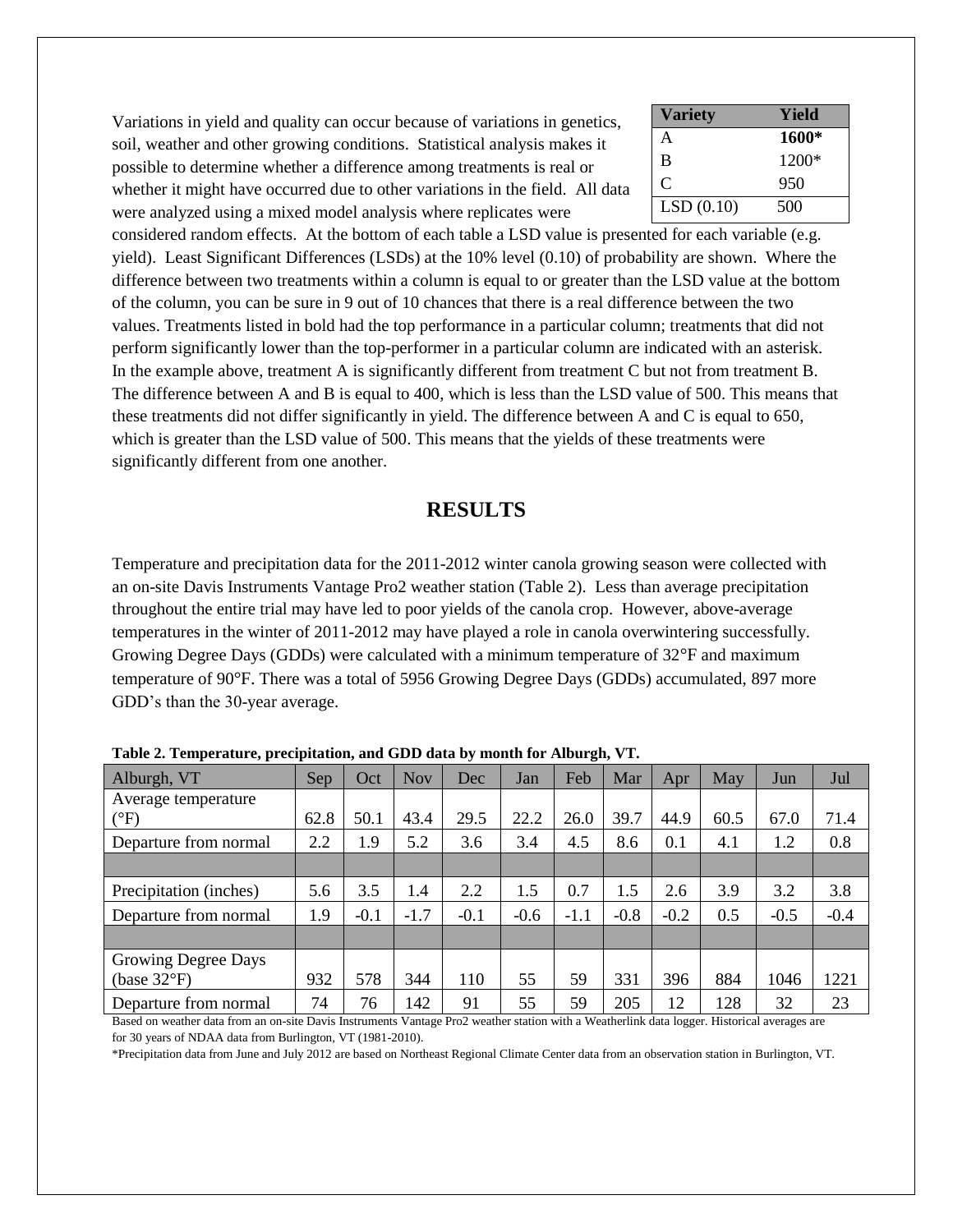Fall establishment was evaluated on 24-Oct 2011 by calculating plant population (Table 3). There was no significant difference in population by variety, though populations ranged from 259,926 to 457,111 plants per acre. The trial average for population was 360,909 plants. Winter survival estimates were taken on 10- Apr 2012. Winter survival was rated on a 0 to 100 scale, where 100 represented excellent winter survival and 0 indicates complete winter kill. There were no significant differences among varieties. All fifteen varieties tested had acceptable winter survivability, with a trial average of 100% survival.

| Variety    | Fall             | Winter     | Pod count                | Height  |  |
|------------|------------------|------------|--------------------------|---------|--|
|            | population       | survival   |                          |         |  |
|            | Plants $ac^{-1}$ | %          | Pods plant <sup>-1</sup> | in      |  |
| Amanda     | 367481           | 98         | 114                      | 49.0    |  |
| Baldur     | 403333           | <b>100</b> | 169                      | $53.6*$ |  |
| Chrome     | 322667           | <b>100</b> | 156                      | 49.2    |  |
| Dynastie   | 322667           | 100        | 204                      | 52.4    |  |
| Flash      | 286815           | <b>100</b> | 101                      | 51.1    |  |
| Hornet     | 340593           | 100        | 244                      | $60.1*$ |  |
| Riley      | 439185           | 97         | 82                       | 48.7    |  |
| Rossini    | 394370           | 92         | 97                       | 46.0    |  |
| Rumba      | 259926           | 100        | 135                      | 45.2    |  |
| Safran     | 331630           | 100        | 227                      | 46.3    |  |
| Sitro      | 394370           | <b>100</b> | 179                      | 52.0    |  |
| Ulura      | 322667           | 100        | 78                       | 51.7    |  |
| Virginia   | 430222           | <b>100</b> | 116                      | 44.4    |  |
| Visby      | 340593           | <b>100</b> | 234                      | 46.6    |  |
| Wichita    | 457111           | <b>100</b> | 125                      | 52.5    |  |
| LSD(0.10)  | <b>NS</b>        | <b>NS</b>  | <b>NS</b>                | 16.5    |  |
| Trial mean | 360909           | 100        | 151                      | 49.9    |  |

**Table 3. Winter canola variety trial pre-harvest results.**

NS- Treatments were not significantly different from one another.

Treatments indicated in **bold** had the top observed performance in a particular column.

'Hornet' had the greatest pod count (244 pods per plant), which was recorded for the first time this year, while 'Ulura' had the lowest pod count (78 pods per plant). The trial average was 151 pods per plant. Bloom date was noted when at least 50% of the plot had one or more open flowers. The average bloom date was 12-May 2012, though the variety 'Amanda' bloomed on 16-May 2012, significantly later than 12 other varieties. The height of the winter canola was measured on 13-Jul 2012, with the top performer being Hornet (60.1 inches). The trial average for height was 49.9 inches (Figure 1).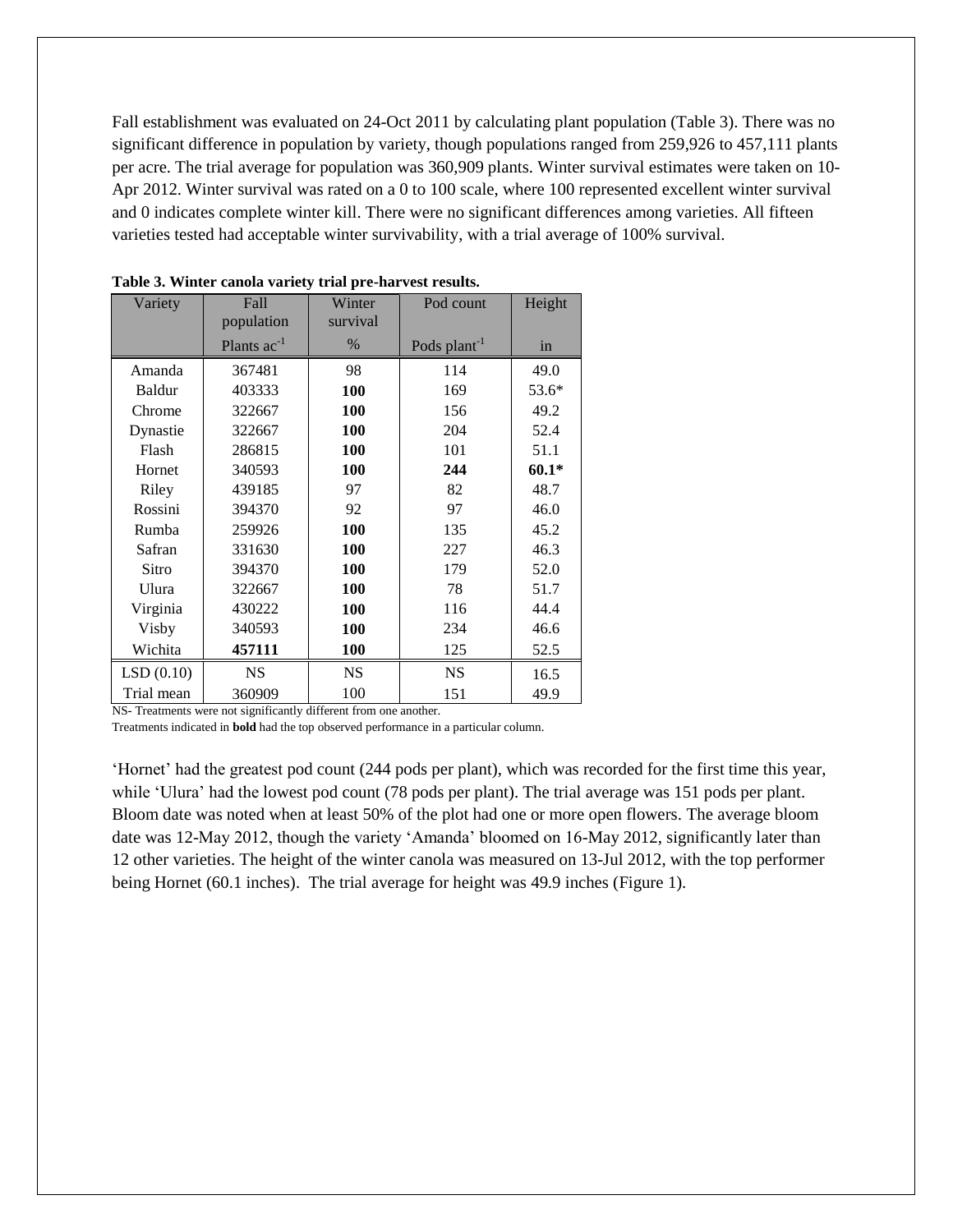

**Figure 1. Height of 15 winter canola varieties.** 

The average seed moisture at harvest was 11.9%. Seed yields were adjusted to 8% seed moisture and reported accordingly. There were no significant differences in seed yield between winter canola varieties (Table 4, Figure 2). The average seed yield across varieties was 482 lbs per acre. The test weight of all canola varieties was close to the standard 50 pounds per bushel, with the average being 47.9 lbs per bushel. The pressing moisture average was 7.15%. Weights of 100 seeds were measured, with the average being 0.32 grams. This was not significant by variety. The oil content of the winter canola ranged from 32.0 to 41.8% extraction. Oil yields were reported at a standard 7.5% pressing moisture. The oil yield, which was statistically significant by variety, averaged 16.7 gallons per acre, or 127 lbs per acre.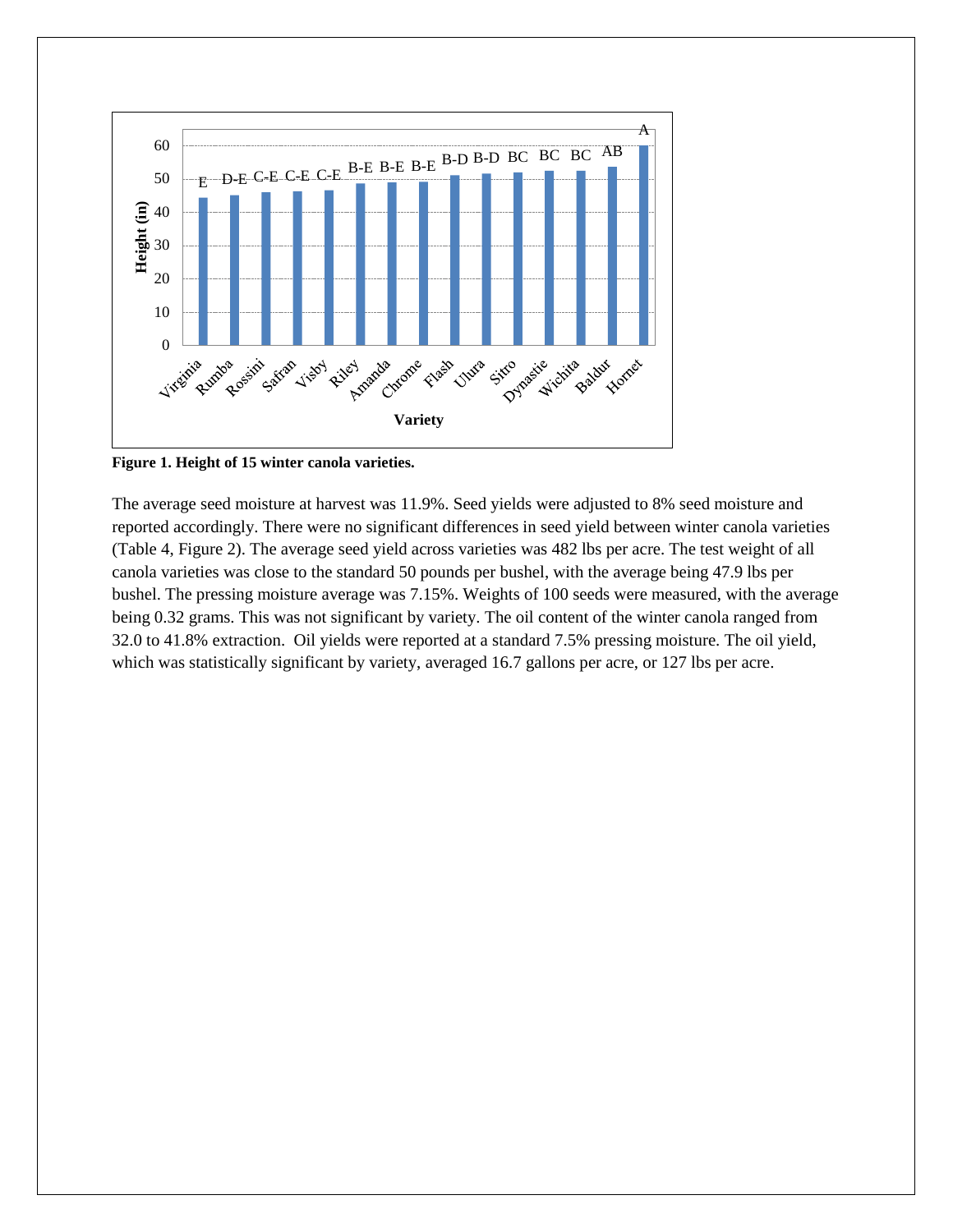| Variety       | Harvest<br>moisture | Yield @<br>8%<br>moisture | Test<br>weight                | Pressing<br>moisture | 100-Seed<br>weight                                                                                                                                                                                                                                                                                                                                                                                                             | Oil<br>content | Oil yield                     |                      |
|---------------|---------------------|---------------------------|-------------------------------|----------------------|--------------------------------------------------------------------------------------------------------------------------------------------------------------------------------------------------------------------------------------------------------------------------------------------------------------------------------------------------------------------------------------------------------------------------------|----------------|-------------------------------|----------------------|
|               | $\%$                | lbs $ac^{-1}$             | $\text{lbs}$ bu <sup>-1</sup> | $\%$                 | $\mathbf{g}% _{T}=\mathbf{g}_{T}=\mathbf{g}_{T}=\mathbf{g}_{T}=\mathbf{g}_{T}=\mathbf{g}_{T}=\mathbf{g}_{T}=\mathbf{g}_{T}=\mathbf{g}_{T}=\mathbf{g}_{T}=\mathbf{g}_{T}=\mathbf{g}_{T}=\mathbf{g}_{T}=\mathbf{g}_{T}=\mathbf{g}_{T}=\mathbf{g}_{T}=\mathbf{g}_{T}=\mathbf{g}_{T}=\mathbf{g}_{T}=\mathbf{g}_{T}=\mathbf{g}_{T}=\mathbf{g}_{T}=\mathbf{g}_{T}=\mathbf{g}_{T}=\mathbf{g}_{T}=\mathbf{g}_{T}=\mathbf{g}_{T}=\math$ | $\%$           | $\text{ lbs } \text{ac}^{-1}$ | $\text{gal ac}^{-1}$ |
| Amanda        | 11.9                | 615                       | 48.2                          | $7.63*$              | 0.30                                                                                                                                                                                                                                                                                                                                                                                                                           | 41.8           | 124                           | 16.3                 |
| <b>Baldur</b> | 10.7                | 562                       | 49.3                          | $7.40*$              | 0.33                                                                                                                                                                                                                                                                                                                                                                                                                           | 33.9           | 136*                          | 17.9*                |
| Chrome        | 9.9                 | 744                       | 48.8                          | $7.40*$              | 0.31                                                                                                                                                                                                                                                                                                                                                                                                                           | 35.5           | 125                           | 16.4                 |
| Dynastie      | 12.1                | 520                       | 49.5                          | 6.93                 | 0.34                                                                                                                                                                                                                                                                                                                                                                                                                           | 34.7           | 134                           | 17.6                 |
| Flash         | 12.1                | 330                       | 49.0                          | $7.23*$              | 0.34                                                                                                                                                                                                                                                                                                                                                                                                                           | 35.0           | 130                           | 17.1                 |
| Hornet        | 11.6                | 752                       | 48.8                          | $7.53*$              | 0.33                                                                                                                                                                                                                                                                                                                                                                                                                           | 32.0           | $153*$                        | $20.0*$              |
| Riley         | 12.9                | 366                       | 45.7                          | 6.73                 | 0.31                                                                                                                                                                                                                                                                                                                                                                                                                           | 33.6           | 125                           | 16.3                 |
| Rossini       | 12.2                | 552                       | 46.0                          | 6.70                 | 0.33                                                                                                                                                                                                                                                                                                                                                                                                                           | 36.3           | 118                           | 15.4                 |
| Rumba         | 12.6                | 308                       | 44.7                          | 6.50                 | 0.31                                                                                                                                                                                                                                                                                                                                                                                                                           | 35.0           | 116                           | 15.2                 |
| Safran        | 12.7                | 330                       | 47.7                          | $7.17*$              | 0.33                                                                                                                                                                                                                                                                                                                                                                                                                           | 33.0           | 118                           | 15.5                 |
| Sitro         | 12.5                | 462                       | 48.0                          | $7.23*$              | 0.33                                                                                                                                                                                                                                                                                                                                                                                                                           | 32.1           | 133                           | 17.4                 |
| Ulura         | 11.9                | 426                       | 47.3                          | 6.83                 | 0.33                                                                                                                                                                                                                                                                                                                                                                                                                           | 38.2           | 132                           | 17.3                 |
| Virginia      | 11.3                | 429                       | 49.0                          | $7.33*$              | 0.31                                                                                                                                                                                                                                                                                                                                                                                                                           | 35.5           | 113                           | 14.8                 |
| Visby         | 12.9                | 373                       | 47.7                          | $7.20*$              | 0.35                                                                                                                                                                                                                                                                                                                                                                                                                           | 34.1           | 119                           | 15.6                 |
| Wichita       | 10.8                | 454                       | 49.2                          | $7.47*$              | 0.30                                                                                                                                                                                                                                                                                                                                                                                                                           | 34.0           | 133                           | 17.5                 |
| LSD(0.10)     | <b>NS</b>           | <b>NS</b>                 | <b>NS</b>                     | 0.61                 | <b>NS</b>                                                                                                                                                                                                                                                                                                                                                                                                                      | <b>NS</b>      | 17                            | 2.2                  |
| Trial Mean    | 11.9                | 482                       | 47.9                          | 7.15                 | 0.32                                                                                                                                                                                                                                                                                                                                                                                                                           | 35.0           | 127                           | 16.7                 |

**Table 4. Winter canola variety trial harvest and pressing data.**

NS- Treatments were not significantly different from one another.

Treatments indicated in **bold** had the top observed performance in a particular column.



**Figure 2. Seed and oil yields of 15 winter canola varieties. There was no significant difference in seed yield by variety.**